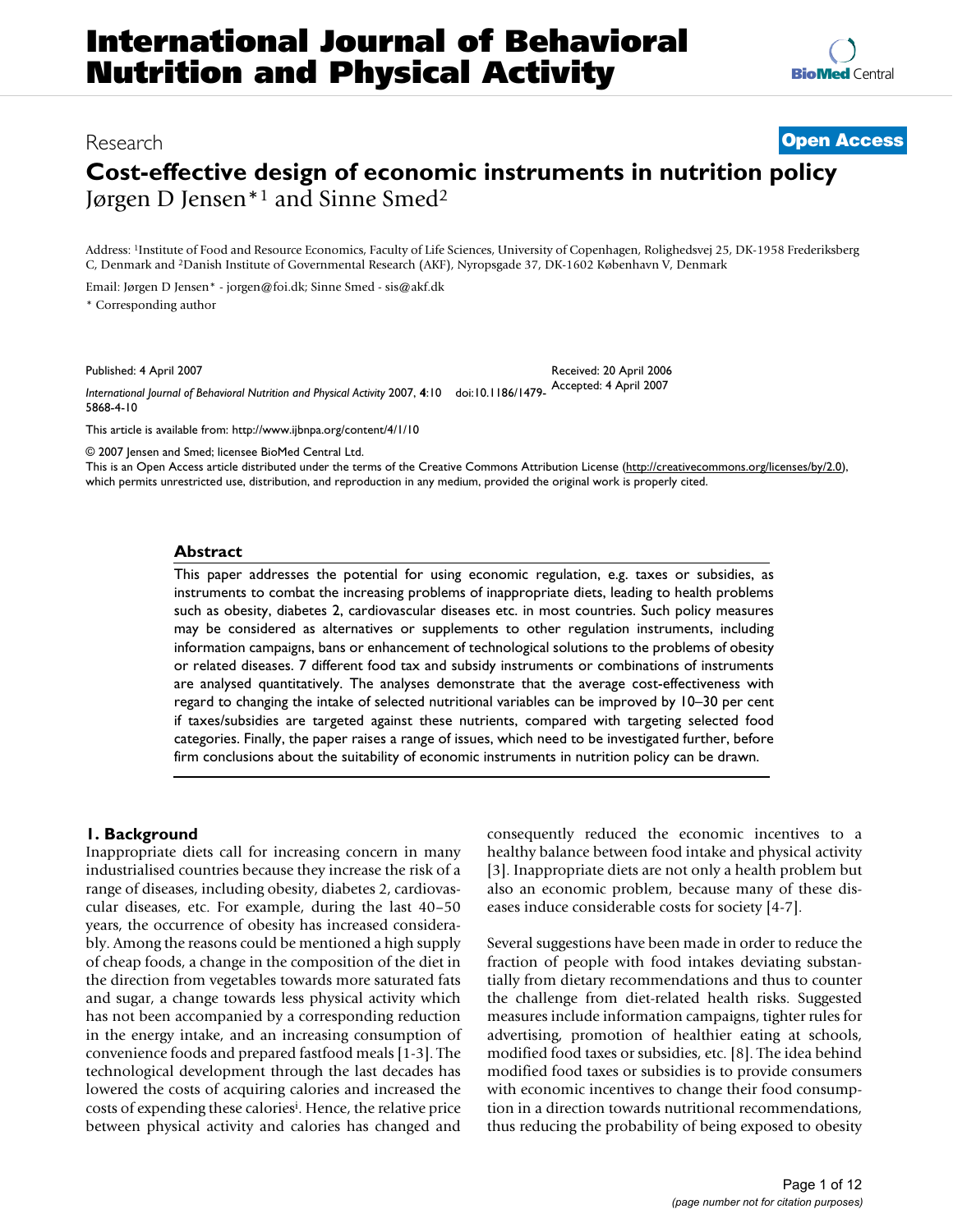and other health risks. However, in contrast to tobacco and alcohol, which have been subject to special taxation for many years in many countries, the use of differentiated food taxes or subsidies has not been heavily represented on the agenda with respect to nutritional objectives, and empirical experience with regard to differentiated food taxes – and thus empirical evidence about the effects of food taxation on food consumption and health – is practically non-existing. Despite the lack of empirical evidence, the following causality chain could however be presumed: tax change → food prices → food consumption  $\rightarrow$  fraction of people deviating from nutritional recommenation  $\rightarrow$  fraction of people exposed to health risks. The objective of the present paper is to illuminate the quantitative potentials of differently targeted food subsidies or taxes as instruments to improve diets and hence reduce the fraction of people exposed to diet-related health risks. This goal is pursued in order to evaluate the importance of proper targeting, if such instruments should be efficient policy measures in the improvement of dietary behaviour in industrialised countries. Denmark is used as an illustrative case.

### **2. Extent of inappropriate dietary behaviour**

Increasing prevalence of overweight and obesity in most countries suggest that the actual diets are not matching the prevailing nutritional recommendations [9-11]. As an example, table 1 shows the intake of selected nutrients for Danish adults and children. Fats' share of total energy intake is above the recommended level for both adults and children, whereas children's intake of sugar exceeds the recommended level. Different studies suggest that food consumption patterns as well as the problems of obesity and bad diets vary according to age, level of education and region [12-17]. Hence, the frequency of obesity is relatively high among people in rural areas and people with lower levels of education. Elderly people tend to consume too much saturated fat, while younger people tend to consume too much sugar.

In addition to the problems faced by individuals in terms of bad health, lack of social acceptance and a number of inconveniences, diet-related health problems also induce externality costs to society in terms of public financed costs to health care and reduced productivity. For example, it has been estimated that 5–8 per cent of the total health care budget is used for overweight-related diseases in many industrialised countries [2,15,19,20]. In the prospect of future increases in the occurrence of such health problems, an increase in these costs may also be foreseen.

### **3. Economic policy instruments in nutritional policy**

Whereas arguments for nutrition policy intervention can be raised from many perspectives, the existence of externality costs can be considered as the main argument for public intervention from a strictly economic perspective. The theoretical foundation for using economic incentives to regulate diet habits is the assumption that demand curves are downward sloping. Econometric studies for several countries suggest that prices do have an impact on the composition of food consumption, e.g. [21-25].

Whereas the effects of e.g. information or labelling in nutrition policy have been addressed by a considerable number of studiesii, the number of studies addressing the potentials of economic incentive instruments in nutrition policy is relatively limitediii. The few existing examples of empirical studies include [40], which analyses VATincreases for foods containing saturated fats or cholesterol, and [42], which analyses the effects on food consumption and tax revenues of a VAT reduction on fruits and vegetables. These analyses suggest that such VATadjustments may have considerable effects on the intake of nutrients. Similar findings are obtained in a Danish study, which also finds different food demand responses in different socio-demographic groups [17].

Despite this number of existing theoretical and empirical studies on food taxation, there seems to be no empirical studies dealing with the design of food taxation/subsidization instruments and thus the potentials for optimizing the efficiency of such instruments. A key result from the economic literature on regulation is that the cost effectiveness of a policy instrument depends on the instrument's precision in targeting the considered problem. The more precisely the regulation targets the problem the smaller will be substitution effects (e.g. substitution from one unhealthy food type to another) etc., which may undermine the effectiveness of the regulation. On the other hand, the cost-effectiveness also depends on the affected agents' possibilities to adjust to the regulation, and thus save costs. This relationship is also valid with regard to regulating the diet in order to improve the future health of the population and the public health care costs: the more precisely the measures can be targeted towards these objectives, the more cost effective are the measures.

One type of economic policy measure with regard to the composition of diet is to impose taxes or subsidies on specific foods, for instance a VAT reduction on selected groups of food, like fruits and vegetables. A policy measure like this will provide consumers with an economic incentive to increase their intake of fruits and vegetables at the cost of other foods like meat, fish and dairy products and thus lead to a less fat-intensive diet. On the other hand, the precision with respect to future health condition and public spending is more uncertain, because the health-enhancing effect varies across fruits and vegetables, and price-induced adjustments in diet composition may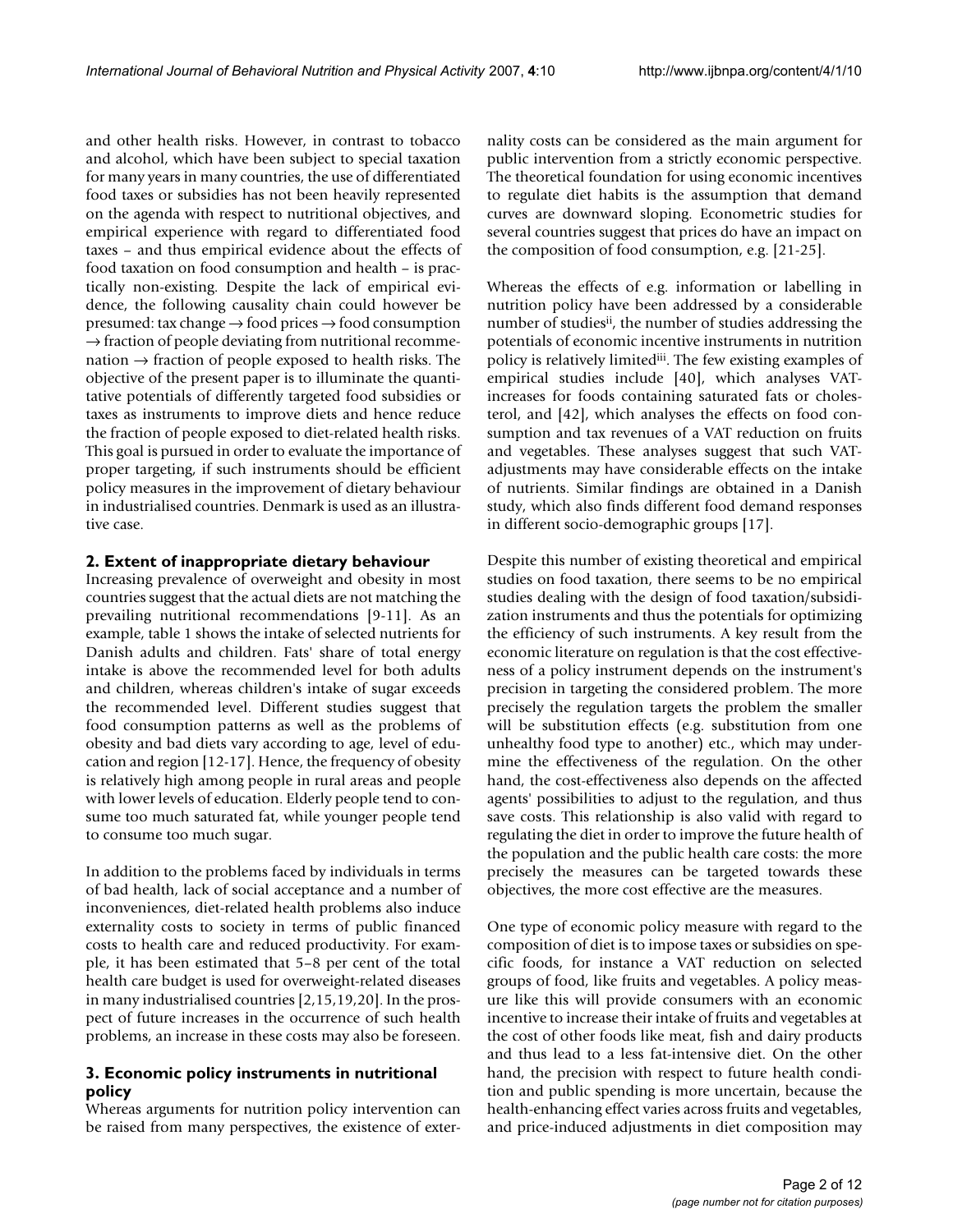|                    | Children 4-14 years | Adults 15-75 years | Recommended    |
|--------------------|---------------------|--------------------|----------------|
| Energy (MJ)        | 8,5                 | 9,2                |                |
| Fat $(E%)$         | 34                  | 34                 | 30             |
| Fat (g/day)        | 75                  | 79                 |                |
| Carbohydrate (E%)  | 53                  | 48                 |                |
| Sugar (E%)         | 14,0                | 9,3                | $\overline{0}$ |
| Sugar (g/day)      | 71                  | 52                 |                |
| Fibres (g/10MJ)    | 19                  | 22                 |                |
| Protein (E%)       | 13                  | 13                 |                |
| Fruits (g/day)     | 216                 | 239                |                |
| Vegetables (g/day) | 117                 | 151                |                |
| Potatoes (g/day)   | 78                  | 110                |                |

**Table 1: Danish consumers' intake of nutrients per day, 2000/01**

Source: [18]

include changes, which are not desirable from a nutritional point of view (e.g. decreased consumption of some other healthy foods). Furthermore, potential effects on physical activity are not taken into account.

Another type of economic measure is to impose taxes on specific detrimental components in the food commodities, e.g. the content of saturated fats or sugar like the scheme proposed by Marshall [40]. Compared with the former type of economic measure, such a tax will be more closely connected to a final aim of improved future health. On the other hand, the administration of such a tax may be more costly due to higher requirements for documentation etc.

Other types of economic regulation might be to increase the economic incentives to physical activity, for instance by public support to sports activities, or to impose economic incentives with respect to the consequences of unhealthy lifestyle, for example a tax on the individual's weight or BMI [20], or higher degree of payment on health care costs, which can be traced back to unhealthy lifestyle or overweight, possibly through insurance schemes where the premium depends on lifestyle etc.

The precision of taxes and subsidies on foods may be lower than for other measures, especially if very detailed objectives are pursued, e.g. improving the diet of selected "risk segments" of the population. A potential barrier for the effectiveness of taxes and subsidies might be low response to price changes for targeted consumer segments, due to e.g. imperfect information, habits or lack of time. A range of studies document that the level of information varies considerably across groups and such variations in the informational basis may have implications for consumers' choices [35,36]. Furthermore, economic ability or nutritional needs may vary across groups, and the use of economic instruments may lead to undesired regressive distributional effects, implying that poorer consumers are taxed more heavily than richer consumers [43]. Thus, "horizontal" policy measures that affect e.g. the price conditions equally for all consumers may give rise to undesired distributional effects that could be avoided by using more detailed "selective" regulation targeted at selected groups of consumers.

In addition to the issue of targeting economic incentive instruments, it should be noted that market prices result from the combination of demand and supply relations. Thus, the less price elastic is the supply of a food commodity, the less will be the market price response to a considered food tax change. The fact that Denmark is member of the European Union implies that the food supply in Denmark is subject to international competition, suggesting that food supplies are relatively price elastic. This is supported by transmission studies, where variations in domestic prices for many food commodities to a large extent can be explained by price variations in associated markets, indicating that domestic suppliers are facing competition from imported products [44]. To the extent that supply is not perfectly price elastic, an economic measure (e.g. tax reduction) may not be fully transmitted to the consumer price – some of the impact may be absorbed by increased margins in the food supply chain.

### **4. Methodology**

In the following, some consequences of using economic regulation are analysed for various economic policy instruments, using Denmark as an illustrative case. The analyses are carried out on the basis of an economic model, which is based on estimated behavioural parameters (reproduced in the appendix), where changes in the consumption of foods are expressed as functions of changes in the relative prices of these foods. Specifically, a dynamic linearized Almost Ideal Demand System [45,21] covering 16 food categoriesiv and 6 other consumption good commodity groups<sup>v</sup> was specified and estimated econometrically using aggregate annual data from Statis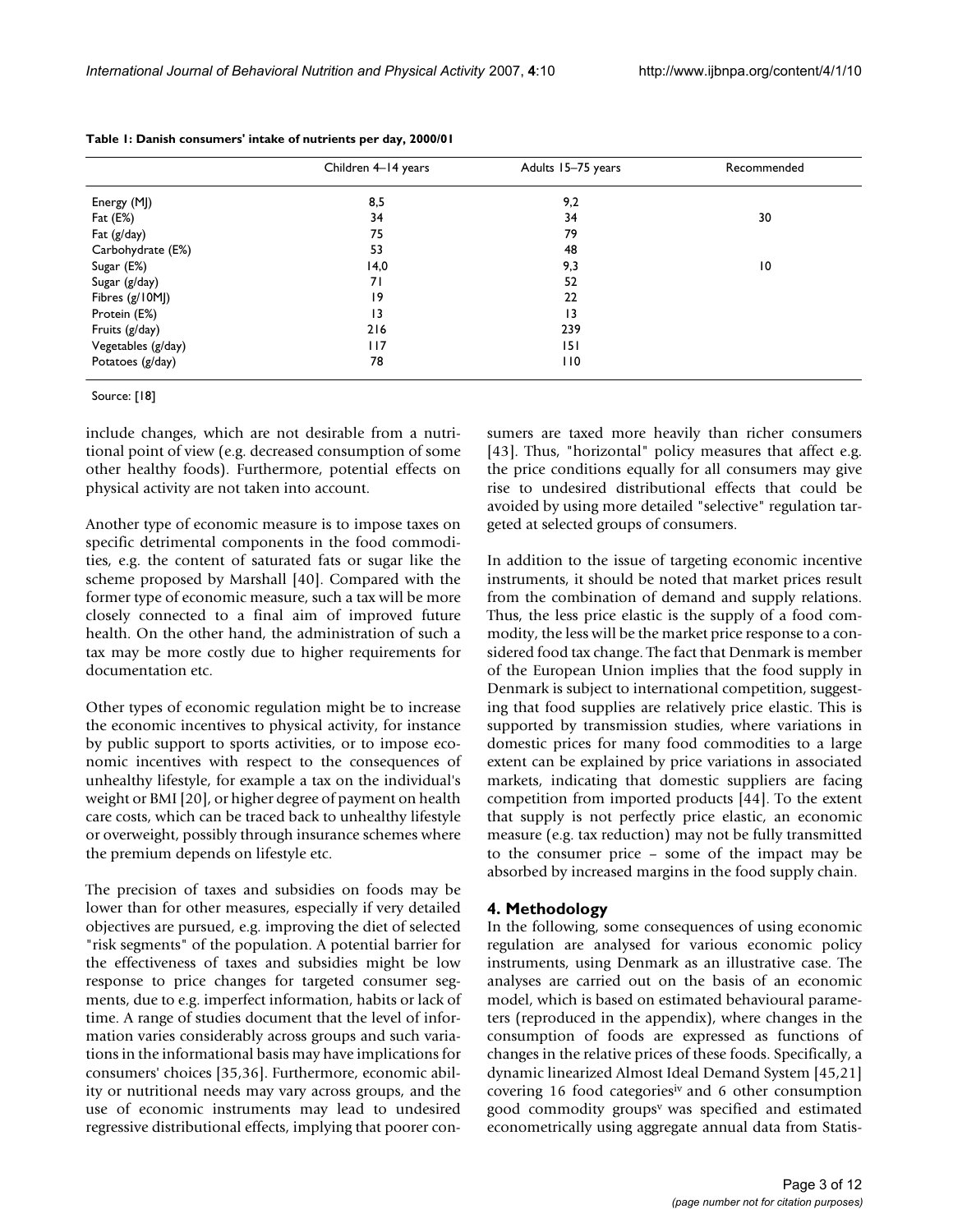tics Denmark, spanning the period 1972–1996. In order to make econometric estimation feasible, a number of separability assumptions were made and imposed<sup>vi</sup>. The separability structure is shown in figure 1.

For each of the nests, a conditional demand system has been specified and estimated. In the estimation process for each nest, it has been ensured that the estimated parameters conform to standard properties of demand systems (adding-up, linear homogeneity, Slutsky symmetry and concavity). Having estimated all the nested conditional demand systems, it is possible to derive corresponding unconditional demand parameters for all commodities in the system [25,47]. Results of the econometric estimations are presented in the appendix.

Due to the data used for econometric estimation, the estimated parameters represent changes in food consumption measured in fixed-price value terms. In order to assess the nutritional impacts of e.g. changed price relations, there is a need for converting these value estimates into physical quantities. Based on aggregate fixed-price value data and aggregate physical quantity data for the consumption of foods, a matrix for converting value data to physical quantities has been constructed.

From data on physical quantities of individual food components, the intake of various nutrients can be estimated using nutrient coefficients from the Danish food database, which describe the average content of a number of microand macro-nutrients in a large range of the most usual food commodities on the Danish market [48]. For the present purpose, these coefficients have been aggregated to the level of detail obtainable in the econometric food demand model. The nutrient coefficients applied in the present study are displayed in table 2.

The complete model system applied for the analysis is illustrated in [see additional file 1].

### **5. Scenarios and results**

The developed model framework is used for analysing various types of economic instruments, which are assumed to give the consumers economic incentives to change their food consumption patterns into more healthy directions. The types of instruments analysed include

• various taxes on nutrients, which are crucial with regard to obesity and nutrition-related diseases: fats, saturated fats [49] and sugar [50]

• various forms of subsidies to nutrients, which are desired to be promoted: fruits and vegetables [51], fibres [52]

• revenue-neutral combinations of taxes and subsidies

7 different regulation scenarios have been specified, cf. table 3. In order to make the scenarios mutually comparable, all scenarios are scaled in a way that their implications for the net economic welfare are equal across the scenarios. The point of departure for this scaling is the welfare loss due to a halved VAT rate for fruits, vegetables and potatoes (from 25% to 12.5%). In the revenue-neutral combination scenarios, the net effect on tax revenue is equal to zero.

The taxes and subsidy rates on nutrients are assumed to affect the consumer food prices according to their content of these specific nutrients [see table 2]. We further assume that food supplies are price elastic, implying that the tax and subsidy changes are fully transmitted to consumer prices. As suggested above, this assumption may be justified by the fact that Denmark is part of the large EU market with several competing food suppliers. On the other hand, a high degree of market concentration in some stages of the food supply chains (e.g. the retail stage), even at the EU level, may imply a less than full impact of tax changes on consumer prices. Hence, whereas the assumption of full transmission of tax changes to consumer prices may lead to some uncertainty regarding the absolute impacts of the different scenarios it is considered less crucial for the comparison between scenarios.

Subsidies based on the fibre content (scenario 2) will benefit most foods of plant origin, as opposed to a tax reduction on fruits and vegetables (scenario 1), which will only benefit consumption of these commodities. A tax on all fats (scenario 3) or saturated fats (scenario 4) will lead to price increases for most foods – and primarily for foods of animal origin. A tax on sugar (scenario 5) will almost exclusively have effects on the prices of sugar, sweets, cakes and fruit yoghurt. To the extent that consumers adjust their consumption patterns to changed price conditions, all the considered scenarios, except scenario 5, are expected to lead to shifts away from animal-origin foods towards plant-origin foods.

The consumer price changes induced by the scenarios are used as input to the economic model in order to determine the effects on the consumption of different food categories and the intake of different nutrients. The calculated effects of the 7 scenarios on food and nutrient intake are shown in table 4.

Subsidies to the consumption of fruits and vegetables, e.g. in terms of reduced VAT (scenario 1) will induce an increase in the consumption of these foods, at the cost of a range of other foods, including dairy products, eggs and fish. A subsidy to the content of fibres in the foods (sce-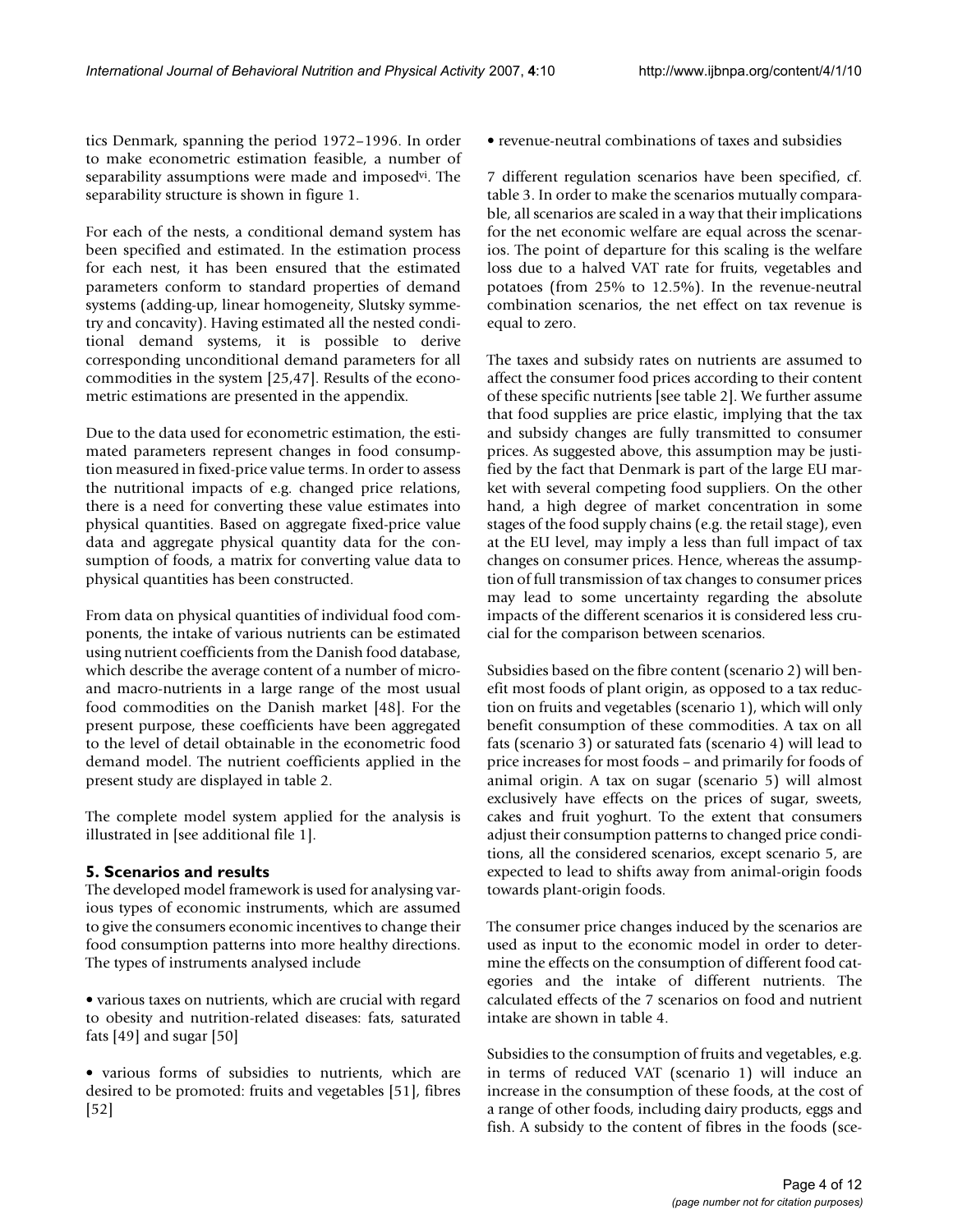

### **Figure 1** Assumed separability structure in economic model.

nario 2) leads to an increase in the consumption of fibrerich foods: flour/bread, potatoes, fruit and vegetables, mainly at the cost of dairy products, eggs and fats.

At the bottom of table 4, the subsidies' calculated effects on the intake of fats, saturated fats and fibres are shown. Both subsidy scenarios have a reducing effect on the intake of fats and a stimulating effect on the intake of fibres. The results show that the choice of taxation object has implications for these effects. For example, the effect on intake of fibres is significantly higher if a tax reduction targets fibres per se, rather than fruits and vegetables. The effects of a fibre subsidy on the fibre intake are possibly underestimated, because the subsidy induces consumers to substitute low-fibre vegetables towards high-fibre vegetables – an effect that has not been accounted for in the calculations due to the level of aggregation in the econometric model.

| Table 2: Selected aggregate nutrient coefficients |  |  |  |  |  |
|---------------------------------------------------|--|--|--|--|--|
|---------------------------------------------------|--|--|--|--|--|

|                           | Fats, total<br>g/100 g | Saturated fats<br>g/100 g | Sugar<br>g/100 g | <b>Fibres</b><br>g/100 g |
|---------------------------|------------------------|---------------------------|------------------|--------------------------|
| Milk                      | 1,6                    | 1,11                      | 0,9              | 0,1                      |
| Butter, margarine, other  | 81,4                   | 51,80                     | 0                | 0,0                      |
| fats                      |                        |                           |                  |                          |
| Eggs                      | 11,2                   | 3,04                      | 0                | 0,0                      |
| Cheese                    | 16,0                   | 10,40                     | 0                | 0,0                      |
| Meats                     | 11,3                   | 3,04                      | 0                | 0,0                      |
| Fish                      | 1,5                    | 0,34                      | 0                | 0,0                      |
| Grain-based foods         | 3,7                    | 80,1                      | 0                | 3,1                      |
| Sugar                     | 0,0                    | 0,00                      | 99,9             | 0,0                      |
| Fruit/vegetables/potatoes | 0,3                    | 0, 16                     | 0                | 1,7                      |

Source: [48]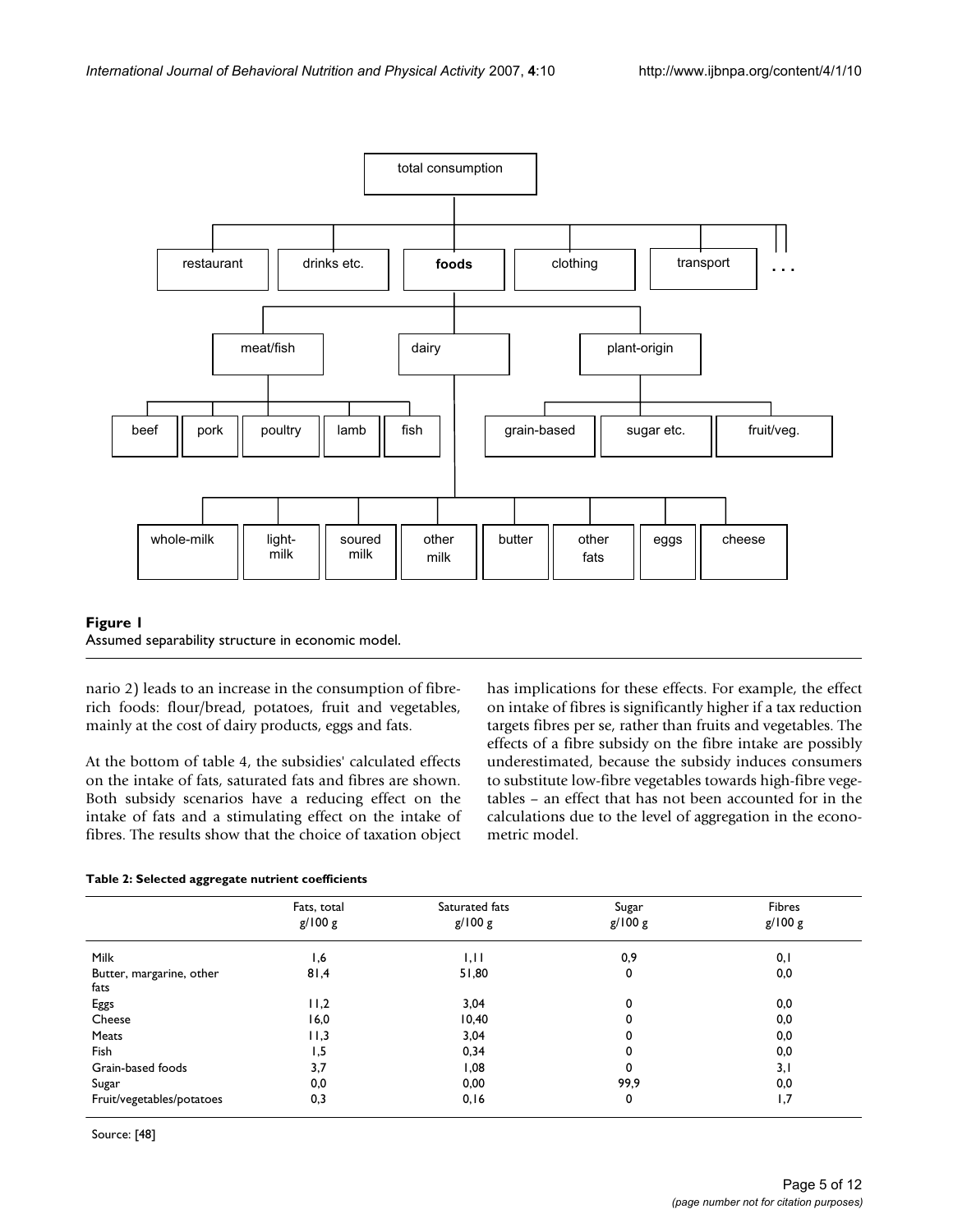#### **Table 3: Overview of scenarios**

| Subsidy scenarios                                                        |
|--------------------------------------------------------------------------|
| I: VAT on fruits, vegetables and potatoes halved (from 25 to 12.5%)      |
| 2: Subsidy on fibres (approximately 76.40 DKK per kg fibre)              |
| Tax scenarios                                                            |
| 3: Tax on all fats (approximately 8.00 DKK per kg. fat)                  |
| 4: Tax on saturated fats (approximately 14.00 DKK per kg. saturated fat) |
| 5: Tax on sugar (approximately 5.60 DKK per kg sugar)                    |
| Revenue neutral combinations of taxes and subsidies                      |
| 6: Subsidy on fibres and tax on saturated fats and sugar                 |
| 7: Halved VAT on fruits and vegetables and tax on fats and sugar         |

A tax on all fats in the foods (scenario 3) leads to a reduction in the consumption of all food categories of animal origin, except eggs. The tax induces a relatively strong reduction in the consumption of fats (butter, margarine, oils etc.) and cheese, and to some extent also the consumption of meats, and these foods are replaced by fish, fruits and vegetables, bread and especially sugar. Thus, although the tax on fats has some desired effects on the consumption of fats, it also has some undesired effects in terms of the consumption of sugar. If a fat tax is only directed towards the foods' contents of saturated fats (scenario 4), the picture changes slightly, compared with scenario 3. The reducing effect on the consumption of fats and cheese (which have a high content of saturated fats) is 10–15 per cent stronger. In contrast to taxes on fats, a tax on sugar (scenario 5) only reduces the consumption of sugarvii, but induces increases in the consumption of other food categories, including the intake of fats.

The estimated effects on the consumption of individual types of foods in the tax scenarios (3–5) are presumably over-estimated due to consumers' option of changing towards e.g. more low-fat varieties of the individual foods. By shifting from e.g. high-fat milk products towards more low-fat milk products, the consumer may avoid part of the price increase due to the tax, and may thus be less likely to reduce the overall consumption of milk than the above results suggest. For example, by means of estimated detailed price elasticities, it has been calculated that the considered fat tax will lead to an 8–10 per cent reduction in the average fat content in consumed fluid milk, because consumers replace high-fat milk with more low-fat varieties [53]. On the other hand, the effects on fat intake may be underestimated due to these within-aggregate substitution effects.

Combinations of tax reductions on fibres or fruits and vegetables on the one hand, and increased taxes on the most unhealthy fats on the other hand (scenarios 6 and 7) are seen to have desirable effects on the intake of fruit and vegetables, and thus the amount of fibres, while at the same time reducing the intake of fats and sugar. With regard to objectives of reducing the intake of fats and sugar and increasing the intake of fibres, scenario 6 is up

| Table 4: Effects on the intake of selected foods and nutritional components, per cent. |  |
|----------------------------------------------------------------------------------------|--|
|----------------------------------------------------------------------------------------|--|

| Scenario                        | Subsidy scenarios |        | Tax scenarios |           |                 | Combined scenarios |             |
|---------------------------------|-------------------|--------|---------------|-----------|-----------------|--------------------|-------------|
|                                 |                   | 2      | 3             | 4         | 5               | 6                  | 7           |
|                                 | Fruits/vegetables | Fibres | Total fats    | Saturated | Sugar           | <b>Nutrients</b>   | Commodities |
| Milk                            | $-1.6$            | $-1.2$ | $-1.6$        | $-1.9$    | 1.2             | $-1.2$             | $-1.4$      |
| Butter and fats                 | $-1.8$            | $-2.5$ | $-12.6$       | $-14.5$   | 2.1             | $-7.6$             | $-5.1$      |
| Cheese                          | $-2.2$            | $-3.0$ | $-7.0$        | -7.7      | 2.5             | $-4.5$             | $-3.3$      |
| Eggs                            | $-2.1$            | $-2.9$ | 1.0           | 3.3       | 2.5             | 0.4                | $-0.5$      |
| Meat                            | 0.0               | $-0.4$ | $-5.4$        | $-3.6$    | 0.2             | $-1.7$             | $-1.7$      |
| Fish                            | $-1.6$            | $-2.5$ | 1.6           | 1.8       | 1.9             | $-0.2$             | $-0.1$      |
| Flour, bread etc.               | 1.3               | 8.6    | 1.7           | 1.9       | 0.4             | 7.0                | 1.7         |
| Sugar                           | 0.2               | $-3.3$ | 6.4           | 6.4       | $-15.8$         | $-6.5$             | $-3.1$      |
| Potatoes, fruits and vegetables | 7.8               | 5.1    | 3.3           | 3.3       | 1.0             | 5.5                | 7.6         |
|                                 |                   |        |               |           |                 |                    |             |
| Fats                            | $-0.7$            | $-0.5$ | $-6.1$        | $-5.9$    | 1.2             | $-2.5$             | $-2.3$      |
| Saturated fats                  | $-1.1$            | $-1.1$ | $-7.2$        | $-7.4$    | $\mathsf{I}$ .4 | $-3.6$             | $-2.9$      |
| Fibres                          | 4.1               | 6.7    | 2.3           | 2.4       | 0.7             | 6.1                | 4.3         |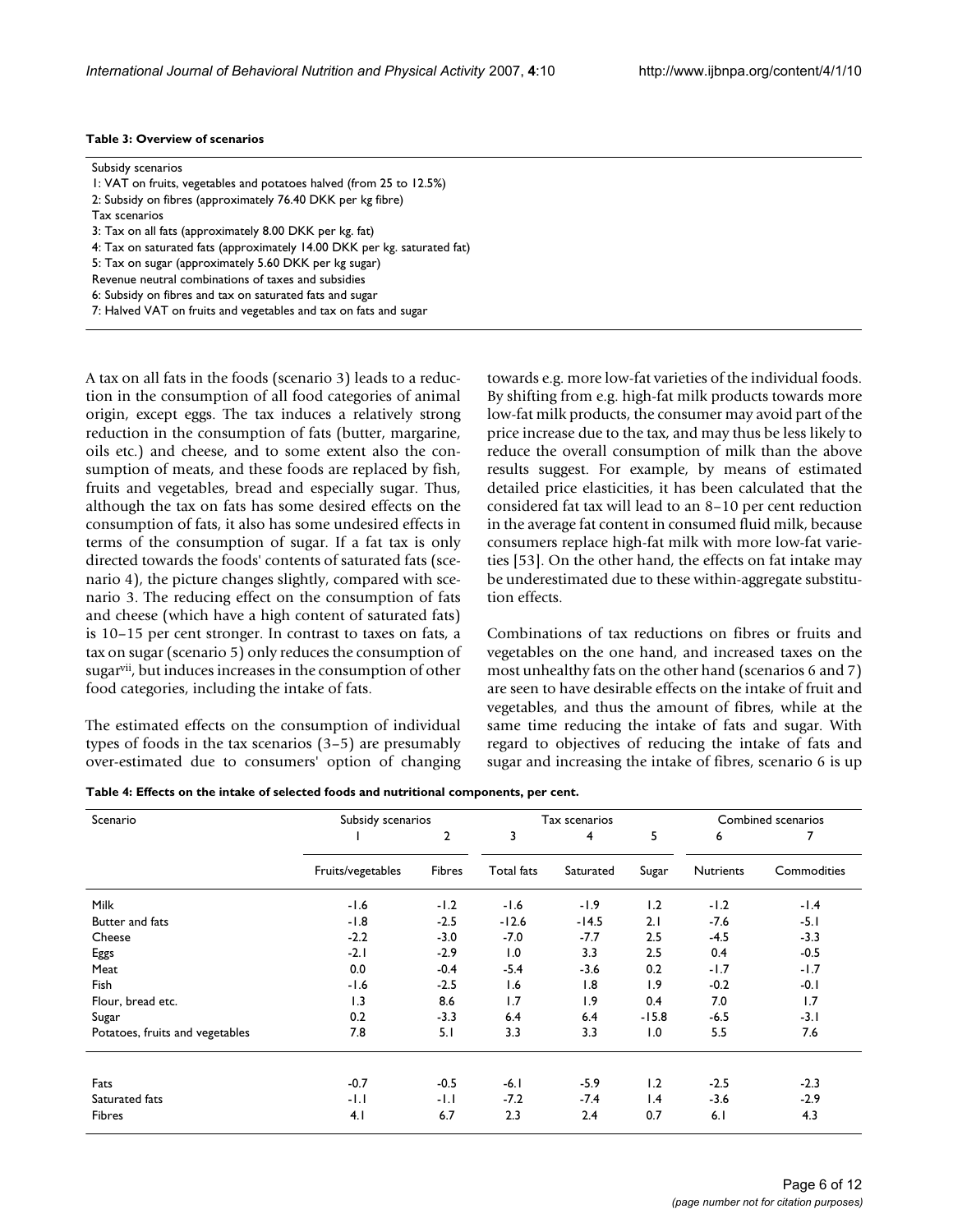to 40 per cent (and for sugar even more than 100 per cent) more effective than scenario 7.

The scenarios also have economic implications for consumers and the government budget, and hence for society as a whole. A measure of the welfare loss is the sum of lost consumers' surplus and net revenue losses for the government. The loss in consumers' surplus is measured in terms of equivalent variation, which measures the food budget change necessary to obtain the initial utility level at the changed prices, taking into account the changed composition of consumption. For instance, if the price of one commodity increases, there will be a need for a budget increase in order to obtain the same utility level as before the price increase. The estimated consequences of the considered scenarios on consumers' surplus, government revenues and economic net welfare are displayed in table 5.

As mentioned above, the 7 scenarios are scaled to yield the same welfare loss (41 million DKK – corresponding to 5.5 million euros – per year) in order to make the scenarios comparable. However, the distribution of this loss between consumers and the government sector varies considerably across scenarios. Thus, a general fat tax (scenario 3) implies a relatively large redistribution from consumers towards the public sector, whereas the redistribution effect of a sugar tax (scenario 5) is less, because the sugar tax affects a smaller share of the food budget.

As expected, the redistributive effect goes in the opposite direction in the two subsidy scenarios, where consumers gain while the government sector suffers a revenue loss. The extent of redistribution is larger for a fibre subsidy (scenario 2) than for the VAT reduction on fruit and vegetables (scenario 1), as the fibre subsidy concerns a larger share of the food budget than fruits and vegetables. Due to construction of the scenarios, the two revenue-neutral combination scenarios (scenario 6 and 7) only affect the consumers, and the welfare loss equals the loss of consumers' surplus.

As was the case with the consumption responses above, the indicated economic effects of taxes are probably overestimated, because consumers to some extent are able to reduce tax payments beyond those represented in the price elasticities by shifting toward "light" varieties of the products, e.g. from whole-milk to skimmed milk or from high-fat towards low-fat cheeses [53]. On the other hand, the revenue effect of a fibre subsidy is probably under-estimated, because consumers will tend to substitute towards more fibre-rich (and thus more eligible for subsidies) food varieties, when the prices of these are reduced as a consequence of the subsidy.

Consumers' possibilities for substitution between foods and other consumption goods are ignored in the calculations. To the extent such substitution takes place, the costs are over-estimated. However, this is not considered to have serious implications for the comparisons across regulation scenarios in the present context.

As mentioned, an assessment of the cost-effectiveness of the considered regulations is based on a comparison of the economic consequences in table 5 with the nutrient intake effects in table 4. A difficulty in this respect is however the multidimensional character of the nutritional effects (fats, sugar, fibres, etc.). Which of two tax instruments is the most cost-effective from an overall perspective depends on the weighting of the respective nutritional effects. From table 4 it is however seen that a combined regulation, where the instruments are specifically targeted towards the critical nutritional components (scenario 6), has a relatively strong impact on the intake of all the considered components. So even if a precise evaluation of the relative cost-effectiveness of the considered instruments is difficult, there seems to be no doubt that the cost-effectiveness is relatively high for this combination of economic regulation instruments.

| Table 5: Economic consequences of economic food policy instruments |  |  |
|--------------------------------------------------------------------|--|--|
|                                                                    |  |  |

| Scenario             | Subsidy scenarios |               |            | Tax scenarios |                |                  | Combined scenarios |
|----------------------|-------------------|---------------|------------|---------------|----------------|------------------|--------------------|
|                      |                   | $\mathbf{2}$  | 3          | 4             | 5              | 6                |                    |
|                      | Fruits/vegetables | <b>Fibres</b> | Total fats | Saturated     | Sugar          | <b>Nutrients</b> | Commodities        |
| Million DKK          |                   |               |            |               |                |                  |                    |
| Consumers' surplus   | 1094              | 1555          | $-1647$    | $-1461$       | $-1242$        | $-41$            | $-41$              |
| Net tax revenue      | $-1134$           | $-1596$       | 1606       | 1420          | 1201           | 0                | 0                  |
| Net welfare cost     | 41                | 41            | 41         | 41            | 4 <sub>1</sub> | 41               | 41                 |
| <b>DKK/household</b> |                   |               |            |               |                |                  |                    |
| Consumers' surplus   | 482               | 685           | $-726$     | $-644$        | $-547$         | $-18$            | $-18$              |
| Net welfare cost     | 18                | 18            | 18         | 18            | 18             | 18               | 18                 |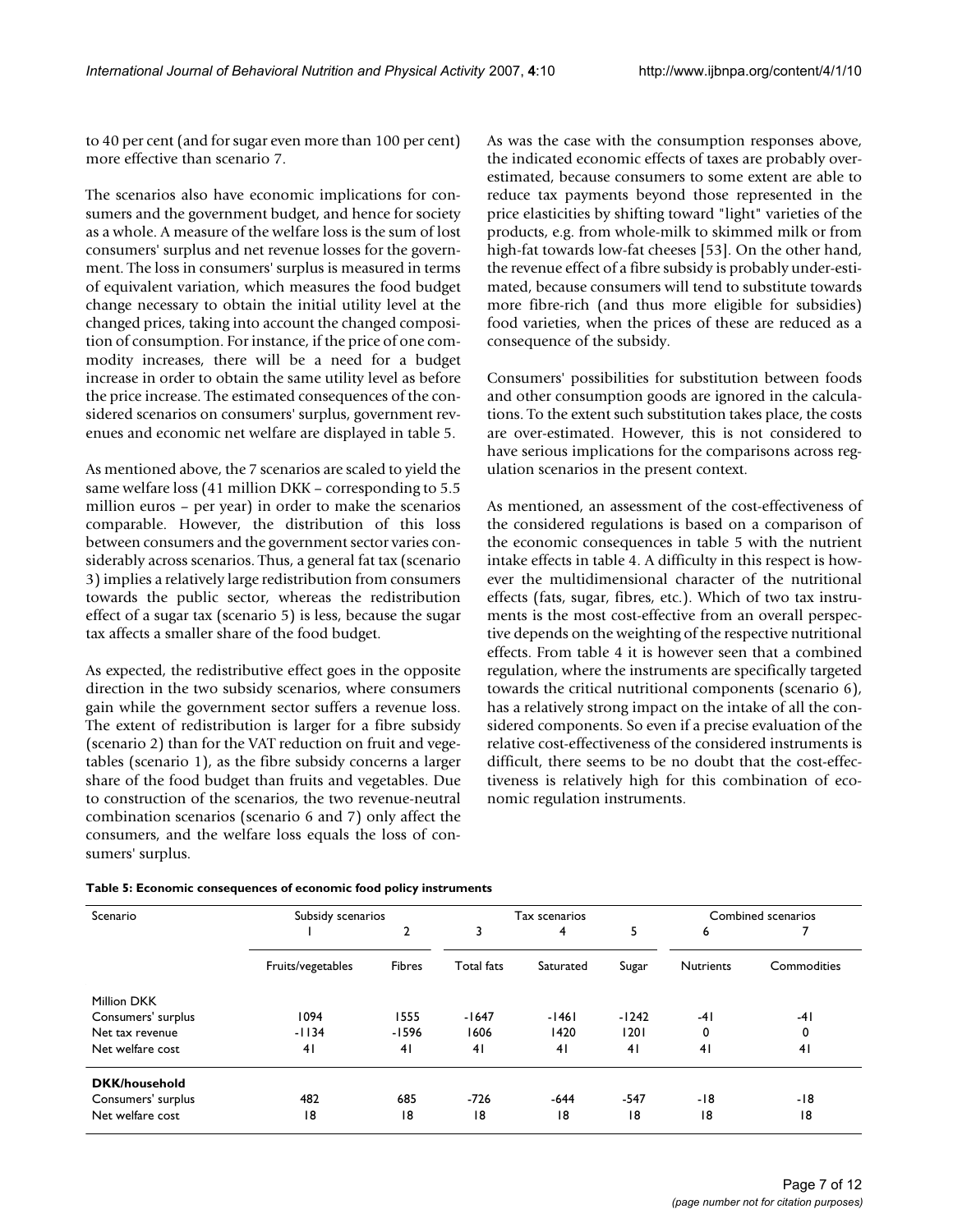### **6. Discussion and conclusion**

This paper has analysed the use of differently targeted incentive-based regulation instruments in nutritional policy by quantitative simulations, where nutritional effects of various economic instruments are compared with the associated welfare costs. The importance of selecting objects for regulation as close to the final goals as possible was underlined in the theoretical discussion and the obtained quantitative results support this statement. Hence, the effectiveness with regard to the considered nutritional variables is 10–30 per cent higher in a scenario, which targets critical nutrients (saturated fats, fibres and sugar), than in a scenario, where the targeting is more indirect, in that the regulation targets the consumption of foods like fats, sugar, fruit and vegetables rather than the intake of underlying nutrients. Moreover, the quantitative results illustrate that if the considered nutritional component is e.g. fibres, the strongest effect at a given cost is obtained by targeting the subsidies directly on the fibre content.

The demonstrated effect on food consumption is only an indirect measure of the long-term health effects of the considered food taxation scenarios. The direct health effects depend on the relationships between diet and lifestyle-related illnesses – relationships that may often be highly complex<sup>viii</sup>. However, to the extent that it is possible to measure the effect of a changed diet for the development of such illnesses it is also possible to address such effects in the cost-effectiveness evaluations.

Above, the effects of different economic measures are compared with each other. It will furthermore be possible and relevant to compare these effects with effects of other types of regulation, for example the obtainable nutritional impacts of information campaigns at an annual welfare cost of 41 million DKK.

The issue of administrative problems and costs has only to a limited extent been dealt with in the present studyix. It is evident that the administrative cost will differ between the considered regulation instruments. Taxes or subsidies on underlying nutrients like saturated fats or fibres will be more demanding with respect to documentation and control than e.g. a VAT reduction on fruits and vegetables. Administrative costs are thus expected to be higher in scenario 6 than in scenario 7. There will also be differences as to where in the food supply chain the instruments can be implemented. New taxes or subsidies may further give rise to border trade issues and circumvention in terms of increased farm-gate sales etc.

Econometrically estimated parameters as those applied in the above analysis are subject to uncertainty for two reasons: uncertainty due to applied assumptions and statistical uncertainty. A crucial assumption in the present study is the imposed separability structure, which restricts the substitution patterns between commodities. For example, the estimated substitution/complementarity behaviour between bread and butter is restricted to be similar to the pattern between plant-origin and dairy products in general. It is unclear, whether the separability assumptions lead to over- or underestimation of the cross-price elasticities, but the implications of the assumptions for ownprice elasticities are considered to be limited. As the ownprice elasticities in general constitute the major share of the effects for most commodities, the quantitative analyses below are considered to yield reasonable orders of magnitude, despite the uncertainties induced by the assumed separability structure. In the appendix, the statistical uncertainty of the estimated price elasticities is assessed in terms of estimated standard deviations of the elasticities.

The above quantitative analyses abstract from supply-side adjustments. To the extent food supplies are not perfectly price elastic (e.g. due to imperfect competition, or joint production), the price impacts of changed food taxes may be overestimated in the above calculations. Furthermore, price responses to tax changes may by asymmetricx, i.e tax increases are more likely to be reflected in consumer prices than tax decreases. Such imperfections or asymmetries in price responses may not be easily observable, as they can be disguised in various innovative ways, e.g. "meal deals" in the fast food industry, where costs are bundled together, thereby hiding the costs of individual ingredients. As the stages of many Danish food supply chains are characterised by high degrees of concentration [55], this may be a relevant risk, although Denmark's participation in the European Union – and thus potential competition from imported products – should prevent food supply firms' excessive exploitation of market power, beyond what can be explained by e.g. local preferences, transportation costs etc.

Also adjustments due to changed government revenues have been ignored. If a food tax yields a net revenue, this will in principle enable lowering other taxes and hence some of the distorting effects on e.g. labour supply caused by these taxes.

In principle, the introduction of economic regulation implies the same changes in conditions for all consumers, and thus does not yield the possibility to target the regulation towards segments where the needs for adjustment are the largest. In some cases, economic instruments may only be effective for some of the relevant segments, whereas other segments are only affected to a limited extent. If the aim is to improve the food habits and health conditions or all segments with unhealthy food habits,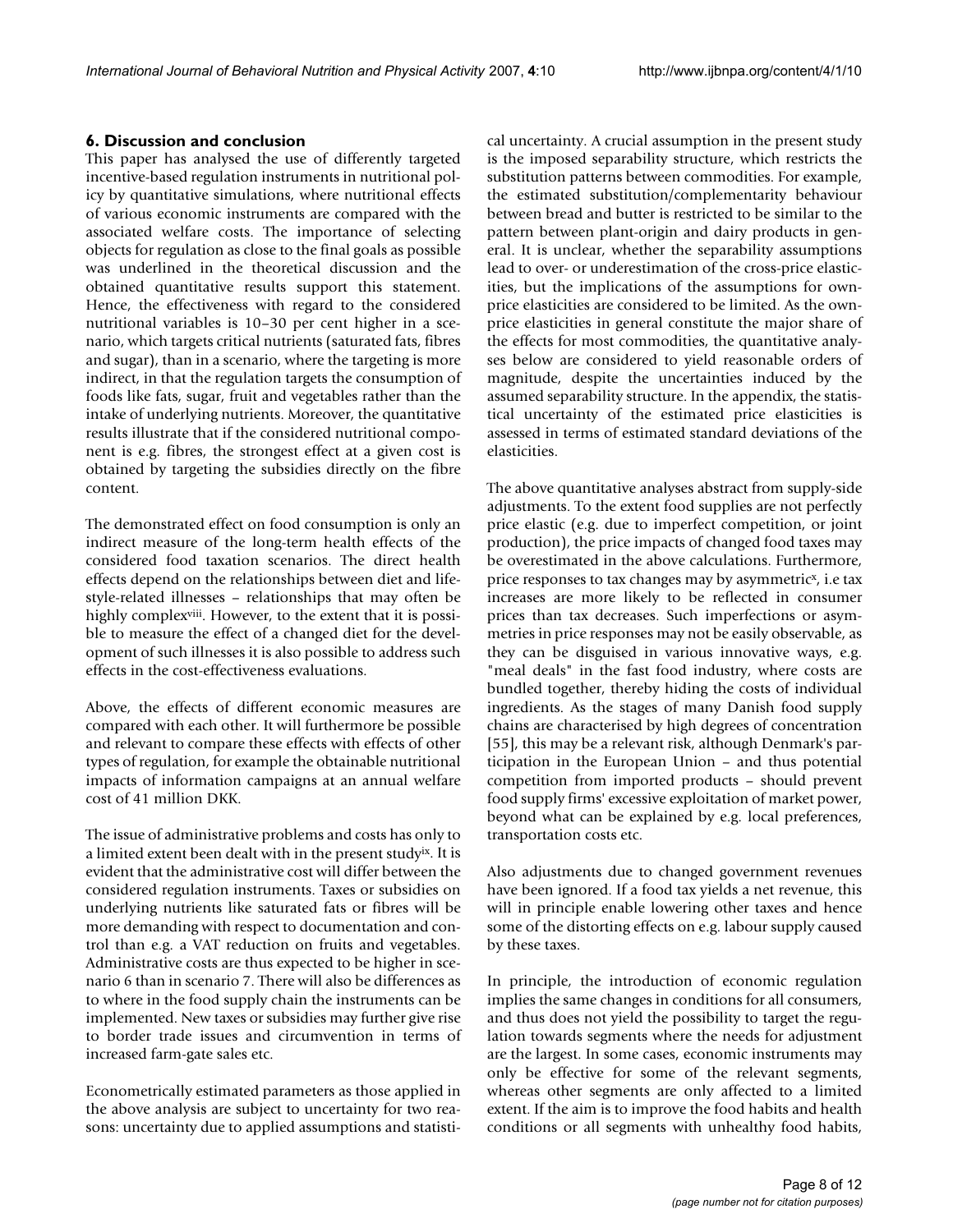economic instruments alone may not be sufficient, but they may contribute to an improvement in most consumer segments and thus serve as a supplement to other policy initiatives, e.g. information campaigns or schoolmeal programmes.

The current quantitative study has not addressed distributional effects of the considered food taxation schemes. According to figures from the Statistics Denmark Consumption Survey, food expenditure constitutes around 16 per cent of total disposable income for low-income households and 7 per cent for high-income households. Hence, the relative impact on real disposable income in low-income households may be around twice the impact in high-income households, although the exact ratio will depend on differences in food consumption patterns and price responsiveness in food consumption. People in lower social classes tend to have more unhealthy diets in terms of high intake of fats and sugar and low intake of fibres, which implies that a tax on e.g. fats or sugar will affect their food expenditure more significantly than it will in higher social classes [18].

These distributional concerns have without doubt been among the dominating reasons for decision makers' apparent reluctance to introduce differentiated food taxes as an instrument to prevent obesity so far. Thus, more knowledge about the impacts of different instruments on such distributional effects is needed. However, also other concerns may have hampered the use of food tax differentiation, including administrative concerns, lack of knowledge about the economic and health consequences of differentiated food taxes (which are considerably more complex and less well-documented than for e.g. tobacco) as well as political concerns. Hence, although studies like the present one hopefully sheds some light on the potentials of an appropriate design of food tax instruments, there are still a number of scientific as well as political challenges, that have to be met before the introduction of differentiated food taxes for dietary regulation is likely.

If the use of economic instruments in nutrition policy is to be increased, the possible interactions between such instruments and other policies, including price support measures as those in the European Common Agricultural Policy, food safety policy etc. affecting food price formation and demand, should also be taken into consideration. Whether possible distortions caused by these policies are amplified or neutralised as a consequence of nutrition-related taxes or subsidies depends on the specific range of instruments applied, and this issue may an object for further research.

### **Competing interests**

The author(s) declare that they have no competing interests.

# **Appendix. Econometrically estimated food demand parameters**

# *Stage 1. Aggregate demand system*

At the most aggregate level, an AID demand system comprising foods, beverages and tobacco, eating at restaurants, clothing, dwelling, transports and other consumables is estimated. For each of these commodity aggregates, an equation expressing the commodity's share of the total consumption budget as a linear function of the natural logarithms of the respective prices, *p*, the natural logarithm of the aggregate real consumption budget, *m/P*,, and lagged budget shares is estimated. The variable *m* represents the nominal consumption budget, whereas the variable *P* represents an aggregate of the underlying commodity prices. Results of this estimation (with standard deviations in parentheses) are given in the expression.

| $w_{food,t} = 2.0975 + 0.0641 \cdot \ln(p_{food,t}) + 0.0184 \cdot \ln(p_{beverages,t}) - 0.0048 \cdot \ln(p_{restaurant,t})$ |                                                                                                              |                                            |          |          |                                                                                                                                            |  |  |  |
|-------------------------------------------------------------------------------------------------------------------------------|--------------------------------------------------------------------------------------------------------------|--------------------------------------------|----------|----------|--------------------------------------------------------------------------------------------------------------------------------------------|--|--|--|
|                                                                                                                               |                                                                                                              | $(0.5877)$ $(0.0806)$                      | (0.0184) | (0.0088) |                                                                                                                                            |  |  |  |
|                                                                                                                               |                                                                                                              |                                            |          |          | $+0.0693 \cdot \ln(p_{clothing,t}) + 0.0373 \cdot \ln(p_{dwelling,t}) - 0.0296 \cdot \ln(p_{transport,t}) + 0.0100 \cdot \ln(p_{other,t})$ |  |  |  |
| (0.0391)                                                                                                                      |                                                                                                              | (0.0131)                                   | (0.0438) |          | (0.0070)                                                                                                                                   |  |  |  |
|                                                                                                                               | $-0.1718 \cdot \ln(m_{consumption, t}/P_{consumption, t}) -0.1920 w_{food, t-1} -0.3596 \cdot w_{food, t-2}$ |                                            |          |          |                                                                                                                                            |  |  |  |
| (0.0529)                                                                                                                      |                                                                                                              |                                            | (0.2349) | (0.2075) |                                                                                                                                            |  |  |  |
|                                                                                                                               |                                                                                                              | $\sigma = 0.0029, R^2 = 0.978, DW = 2.122$ |          |          |                                                                                                                                            |  |  |  |

### *Stage 2. Allocation of the aggregate food consumption budget*

The budget for food consumption is allocated into three food categories: dairy products (including fats and eggs), meat and fish, and plant-origin foods (fruits, vegetables, sugar, grain-based products etc.). Due to adding-up, the third equation is dropped from the estimation (but its parameters can be derived from the other two equations).

### *Stage 3. Allocation of food categories into food subcategories*

The third stage of the assumed budget allocation process consists of three sub-processes – one for each of the food categories in stage 2. Hence, the budget for dairy commodities is allocated to 8 commodities: wholemilk, light/ skimmed milk, sour milk/yoghurt, other fluid milk, butter, margarine, eggs and cheese, as a function of the respective logarithmic prices of these foods, the total dairy consumption budget and lagged budget shares representing rigidities in the consumption patterns (habits etc.) The budget for meat and fish is allocated to 5 commodities: beef, pork, poultry meat, lamb and fish, and the consumption budget for plant-origin foods is allocated to 3 commodity groups: grain-based foods (flour, bread, cereals, pasta, rice), sugar and fruits and vegetables. Unfortunately, the level of detail in these commodities could not be higher due to data limitations.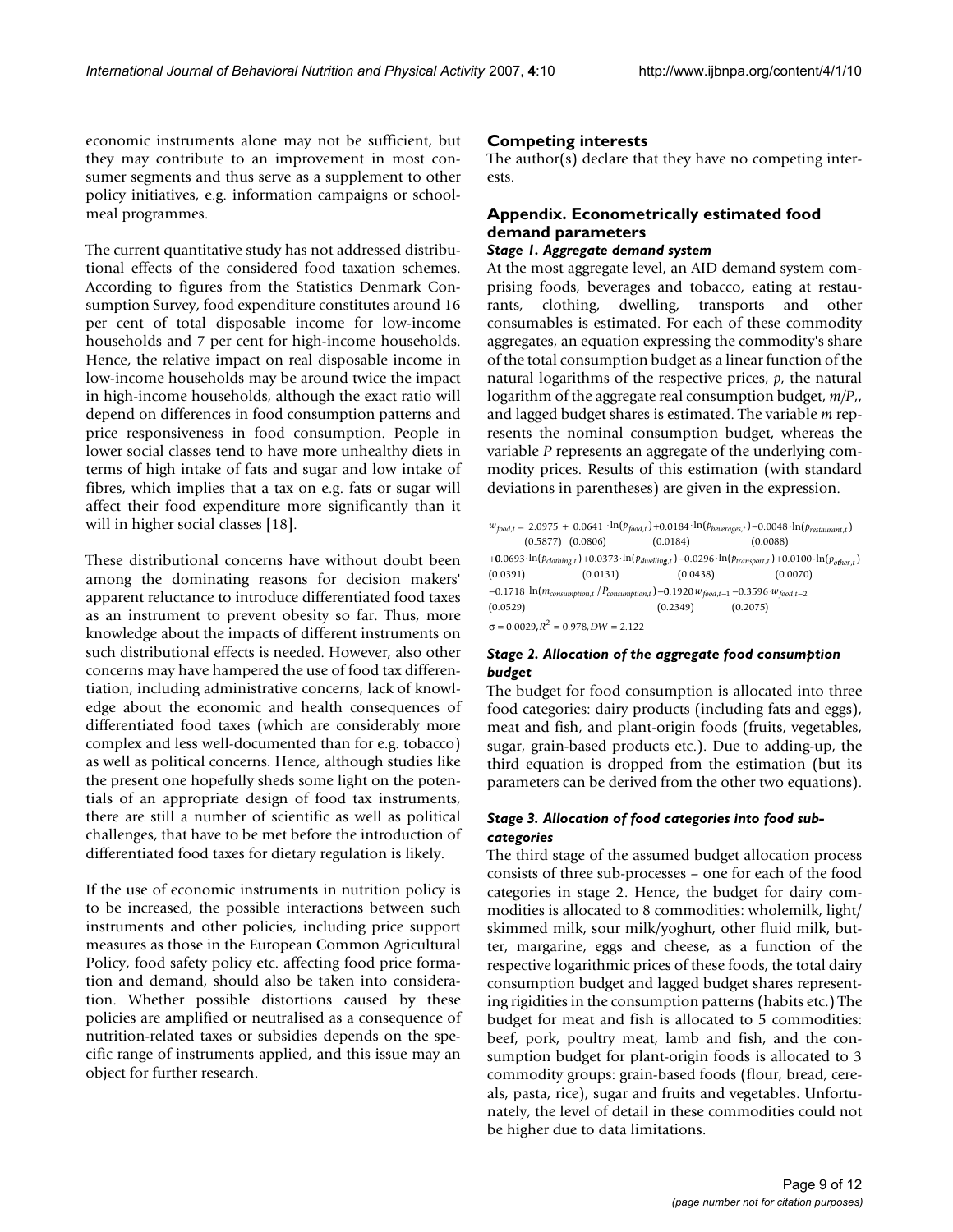Estimation statistics for the estimated models are presented in [see additional file 2].

The estimated parameters have been combined with average budget shares in order to calculate a matrix of uncompensated price elasticities for food demand, distributed on 16 food categories. The resulting matrix of uncompensated price elasticities is displayed in [see additional file 3] (Asymptotic standard deviations in small fonts).

The price elasticity estimates are more or less in line with other estimates from the literature. For example, a study finds price elasticities for fruits and vegetables in the range -0.6 to -0.9 for Norway [24], whereas another study estimates the price elasticity for fruits and vegetables to be - 0.77 for Denmark [22]. Price elasticity estimates concerning dairy products for Norway [25] and for Denmark [22] and concerning meats from Norway [23], U.S. [56], U.K. [57] and Belgium [58] are also in line with the estimates applied in the present study. It should however be mentioned, that studies finding somewhat lower price elasticity estimates also exist, e.g. [21].

### **Note**

i Many people previously were paid to be physically active at work because many tasks had a physical content.

ii For examples, see [8,26-36]

iii The few existing examples include [8,17,37-42].

iv Whole-milk, light milk, soured milk, other milk, butter, other fats, eggs, cheese, beef, pork, poultrymeat, lamb, fish, flour/bread, sugar and fruits/vegetables/potatoes

v Drinks/tobacco, restaurant, clothing, housing, transportation and other goods

vi The separability structure has been specified based on general intuition, as there have been too few observations to perform statistical tests to identify the most appropriate structure, following approaches like [46]. Even if the number of observations were sufficient for performing statistical separability tests, it is however expected to be difficult to identify a clear separability structure on the considered level of aggregation. Although the selected structure may seem appealing, it should be mentioned that the structure is not beyond discussion, as there may be specific substitutions or complementarities between individual commodities within the groups, e.g. bread and butter, breakfast cereals and milk. Prepared and processed meals pose another challenge to the separability assumption, as such meals may include commodities from different nests. In the model, processed foods are categorized according to the international COICOP classification system, which implies that e.g. pizzas and sandwiches are included in the group of grain-based foods. This in turn implies that a lower price on e.g. vegetables may also imply lower average prices on grain-based products, because sandwiches become cheaper. In Denmark, such meals however still comprise a relatively low share of total food consumption.

vii It should be noted that the estimated effects of a sugar tax is relatively imprecise, as the consumption of soft drinks is not modelled in detail.

viii For example, obesity increases the risk of diabetes with 5–10 times and doubles the risk of cardiovascular diseases compared to normal weight [15].

 $i x A$  thorough discussion of such aspects is given in [41].

x See e.g. [54] for a review of litterature on asymmetric price responses.

## **Additional material**

### **Additional file 1**

*Integrated model system for quantitative analysis. Structure of the integrated demand-nutrient model with interaction between consumers' economic behaviour and nutritional consequences.* Click here for file [\[http://www.biomedcentral.com/content/supplementary/1479-](http://www.biomedcentral.com/content/supplementary/1479-5868-4-10-S1.doc) 5868-4-10-S1.doc]

### **Additional file 2**

*Econometric estimation statistics. Key indicators of statistical performance of econometric model for analysing food demand behaviour.* Click here for file [\[http://www.biomedcentral.com/content/supplementary/1479-](http://www.biomedcentral.com/content/supplementary/1479-5868-4-10-S2.doc) 5868-4-10-S2.doc]

### **Additional file 3**

*Estimated food demand elasticities. Estimated uncompensated price and income elasticities for Danish demand of major food categories.* Click here for file [\[http://www.biomedcentral.com/content/supplementary/1479-](http://www.biomedcentral.com/content/supplementary/1479-5868-4-10-S3.doc) 5868-4-10-S3.doc]

### **References**

- 1. Haddad L: **What can food policy do to redirect the diet transition?** *Food Consumption and nutrition division, International food policy research institute, Discussion paper no 165* 2003.
- 2. WHO: **Obesity and overweight, Global Strategy on Diet.** *Physical Activity and Health* [[http://www.who.int/hpr/NPH/docs/](http://www.who.int/hpr/NPH/docs/gs_obesity.pdf) Physical Activity and Health<br>[gs\\_obesity.pdf\]](http://www.who.int/hpr/NPH/docs/gs_obesity.pdf). March 31, 2003
- 3. Philipson T, Dai C, Helmchen L: **The economics of obesity: A report on the workshop held at USDA's Economic Research Service, Electronic publication from the food assistance and nutrition Research program.** *Economic research service USDA* 2004.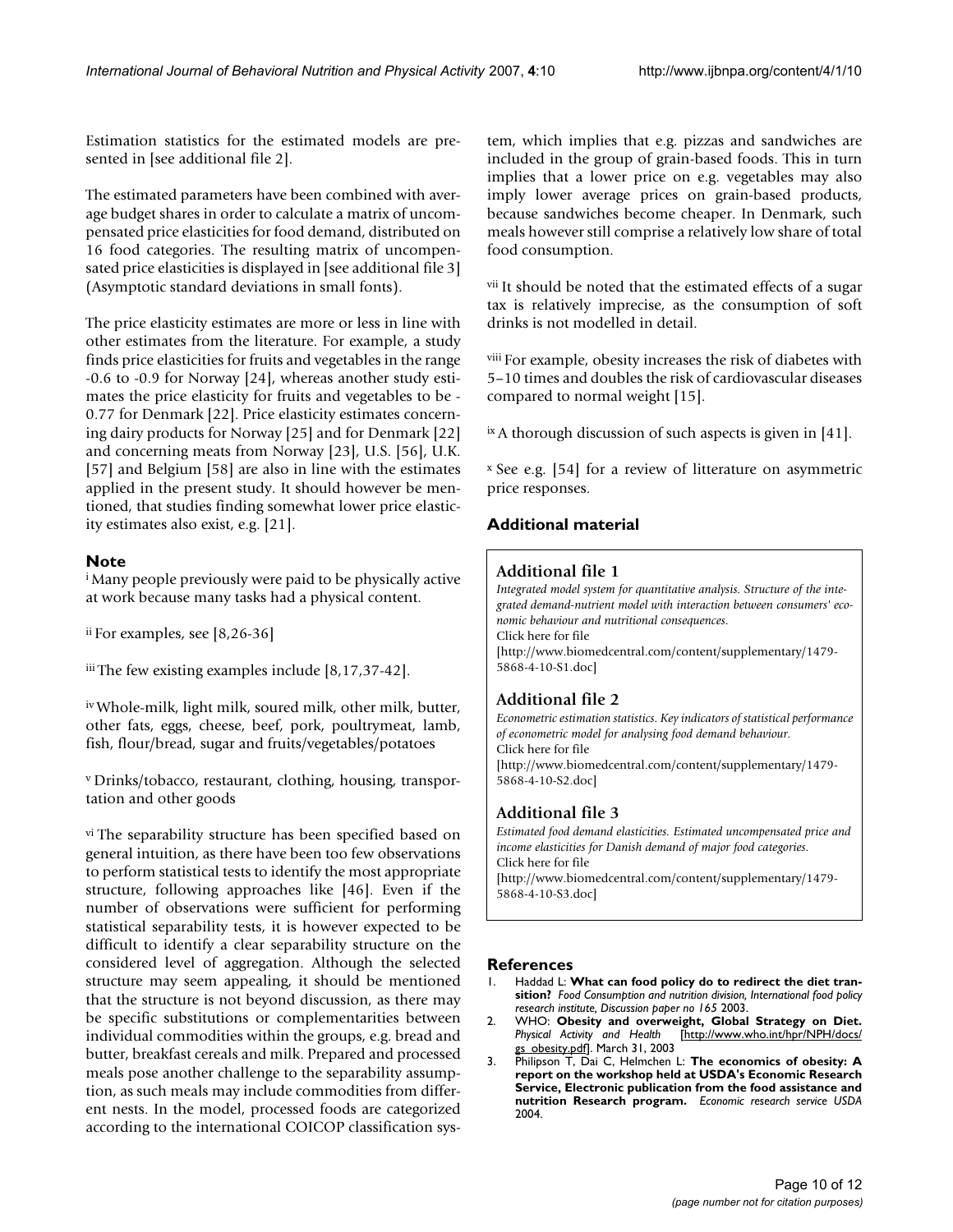- 4. Finkelstein EA, Fiebelkorn IC, Wang G: **National medical spending attributable to overweight and obesity: How much, and who's paying?** *Health Affairs* 2003, **W3:**219-226.
- 5. WHO: *Obesity: Preventing and managing the global epidemic, WHO Technical Reports Series, no. 894* 2000 [[http://whqlibdoc.who.int/trs/](http://whqlibdoc.who.int/trs/WHO_TRS_894.pdf) WHO TRS 894.pdf].
- 6. European Commission: **Green Paper: "Promoting healthy diets and physical activity: a European dimension for the prevention of overweight, obesity and chronic diseases".** 2005 [[http/](http://ec.europa.eu/health/ph_determinants/life_style/nutrition/documents/nutrition_gp_en.pdf) [ec.europa.eu/health/ph\\_determinants/life\\_style/nutrition/docu](http://ec.europa.eu/health/ph_determinants/life_style/nutrition/documents/nutrition_gp_en.pdf) [ments/nutrition\\_gp\\_en.pdf\]](http://ec.europa.eu/health/ph_determinants/life_style/nutrition/documents/nutrition_gp_en.pdf).
- Danish Institute of Public Health: "Risikofaktorer og folkesund**hed i Danmark", Risk factors and public health in Denmark.** 2006 [[http://www.si-folkesundhed.dk/upload/risikofaktorer\\_def.pdf\]](http://www.si-folkesundhed.dk/upload/risikofaktorer_def.pdf).
- 8. Finkelstein E, French S, Variyam JN, Haines PS: **["Pros and Cons of](http://www.ncbi.nlm.nih.gov/entrez/query.fcgi?cmd=Retrieve&db=PubMed&dopt=Abstract&list_uids=15450627) [Proposed Interventions to Promote Healthy Eating".](http://www.ncbi.nlm.nih.gov/entrez/query.fcgi?cmd=Retrieve&db=PubMed&dopt=Abstract&list_uids=15450627)** *American Journal of Preventive Medicine* 2004, **27(3 suppl):**.
- 9. OECD: **"Health at a Glance: OECD Indicators 2003".** 2004 [[http://www.oecd.org/dataoecd/19/20/16361656.xls\]](http://www.oecd.org/dataoecd/19/20/16361656.xls).
- 10. International Obesity Task Force: **"The global epidemic".** 2005 [<http://www.iotf.org/>].
- 11. Rasmussen M, Kjøller : **Sundhed og sygelighed i Danmark 2000 og udviklingen siden 1997.** *København: Statens Institut for Folkesundhed* 2002.
- 12. Cirera L, Tormo MJ, Chirlaque MD, Navarro C: **[Cardiovascular](http://www.ncbi.nlm.nih.gov/entrez/query.fcgi?cmd=Retrieve&db=PubMed&dopt=Abstract&list_uids=9928869) [risk factors and educational attainment in Southern Spain: a](http://www.ncbi.nlm.nih.gov/entrez/query.fcgi?cmd=Retrieve&db=PubMed&dopt=Abstract&list_uids=9928869) [study of a random sample of 3091 adults.](http://www.ncbi.nlm.nih.gov/entrez/query.fcgi?cmd=Retrieve&db=PubMed&dopt=Abstract&list_uids=9928869)** *European Journal of Epidemiology* 1998, **14(8):**755-63.
- 13. Martinez JA, Kearney JM, Kafatos A, Paquet S, Martinez-Gonzalez MA: **Variables independently associated with self-reported obesity in the European Union.** *Public Health and Nutrition* 1999, **2(1A):**125-33.
- 14. Santos AC, Barroz H: **["Prevalence and determinants of obesity](http://www.ncbi.nlm.nih.gov/entrez/query.fcgi?cmd=Retrieve&db=PubMed&dopt=Abstract&list_uids=14522159) [in an urban sample of Portuguese adults".](http://www.ncbi.nlm.nih.gov/entrez/query.fcgi?cmd=Retrieve&db=PubMed&dopt=Abstract&list_uids=14522159)** *Public Health* 2003, **117(6):**430-7.
- 15. Richelsen B, Astrup A, Hansen GL, Hansen HS, Heitmann B, Holm L, Kjær M, Madsen SA, Michaelsen K, og Olsen SF: **Den danske fedmeepidemi – Oplæg til en forebyggelsesindsats. Publikation nr. 30.** *Ernæringsrådet* 2003.
- 16. Smed S: **En sociodemografisk analyse af den danske fødevareefterspørgsel, Rapport nr. 146.** *Fødevareøkonomisk Institut, KVL, København* 2002.
- 17. Smed S, Denver S: **"Fødevareefterspørgsel på tværs sundhed og ernæring: Er momsdifferentiering en farbar vej?", Fødevareøkonomisk Institut, working paper no. 08/2004.** .
- 18. Fagt S, Matthiessen J, Biltoft Jensen A, Groth MV, Christensen T, Hinsch H-J, Hartkopp H, Trolle E, Lyhne N, Møller A: **"Udviklingen i danskernes kost 1985–2001 – med fokus på sukker og alkohol samt motivation og barrierer for sund livsstil".** *Danmarks Fødevareforskning* 2004 [\[http://www.food.dtu.dk/Default.aspx?ID=8366](http://www.food.dtu.dk/Default.aspx?ID=8366)].
- 19. International Obesity Task Force: **"Waiting for a green light for health? Europe at the crossroad for diet and disease".** *IOTF* 2003.
- Bhattachary J, Sood N: Health insurance, Obesity and its eco**nomic costs.** *The economics of obesity: A report on the workshop held at USDA's Economic Research Service, Electronic publication from the Food Assistance and Nutrition Research Program, USDA* 2004.
- 21. Edgerton DL, Assarsson B, Hummelmose A, Laurila IP, Rickertsen K, Vale PH: **"The econometrics of demand systems – an application to food demand in the Nordic countries".** Kluwer Academic Publishers; 1996.
- 22. Michalek J, Keyzer MA: **"Estimation of a two-stage LES-AIDS consumer demand system for eight EC countries".** *European review of agricultural economics* 1992, **19:**137-163.
- 23. Rickertsen K: **"Structural change and the demand for meat and fish in Norway.".** *European review of agricultural economics* 1996, **23:**316-330.
- 24. Rickertsen K: **The effects of advertising in an inverse demand system: Norwegian vegetables revisited.** *European Review of Agricultural Economics 25* 1998:129-140.
- 25. Rickertsen K: **"The demand for food and beverages in Norway".** *Agricultural economics* 1998, **18:**89-100.
- 26. Brown JB, Schrader LF: **Cholesterol information and shell egg consumption.** *American Journal of Agricultural Economics* 1990, **72:**548-555.
- 27. Kan K, Yen ST: **"A Sample Selection Model with Endogenous Health Knowledge: Egg Consumption in the USA", chapter 6.** In *"Health, nutrition and food demand"* Edited by: Chern WS & Rickertsen K. CAB International Publishing, Cambridge, USA; 2003.
- 28. Chang H, Kinnucan HW: **Advertising, information and product quality: The case of butter.** *American Journal of Agricultural Economics* 1991, **73:**1195-1203.
- 29. Kim S-R, WS Chern: **Alternative measures of health information and demand for fats and oils in Japan.** *Journal of consumer affairs* 1991, **33(1):**92-109.
- 30. Kinnucan HW, Xiao H, Hsia C, Jackson JD: **Effects of health information and generic advertising on U.S. meat demand.** *American Journal of Agricultural Economics* 1997, **79:**13-23.
- 31. Jensen HH, Keasavan T, Johnson SR: **Measuring the impact of health awareness on food demand.** *Review of agricultural economics* 1992, **14(2):**299-312.
- 32. Gould BW, Lin HC: **"Nutrition Information and Household Dietary Fat Intake".** *Journal of Agricultural and Resource Economics* 1994, **19(2):**349-365.
- 33. Rickertsen K, Kristofersson D, Lothe S: "Effects of health infor**mation on Nordic meat and fish demand".** *Empirical Economics* 2003, **28:**249-273.
- 34. Teisl M, Bockstael NE, Levy A: **Measuring the welfare effects of nutrition information.** *American Journal of Agricultural economics* 2001, **83:**133-149.
- 35. Hawkes C: **Nutrition labels and health claims: The global regulatory environment.** *World Health Organization, Geneva, Switzerland* 2004.
- 36. Gutherie JF, Fox JJ, Cleveland LE, Welch S: **Who uses nutrition information labelling and what effect does label use have on diet quality?** *Journal of Nutrition education* 1995, **27:**163-172.
- 37. Battle EC, Brownell KD: **Confronting a Rising Tide of Eating Disorders and Obesity: Treatment vs. Prevention and Policy.** *Addicitive Behaviours* 1996, **21:**755-762.
- 38. Jacobson M, Brownell K: **[Small Taxes on Soft Drinks and Snack](http://www.ncbi.nlm.nih.gov/entrez/query.fcgi?cmd=Retrieve&db=PubMed&dopt=Abstract&list_uids=10846500) [Foods to Promote Health.](http://www.ncbi.nlm.nih.gov/entrez/query.fcgi?cmd=Retrieve&db=PubMed&dopt=Abstract&list_uids=10846500)** *American Journal of Public Health* 2000, **90:**854-857.
- 39. Wilson N, Mansoor O: **"Getting the Fat Tax on the Table".** *New Zealand Medical Journal* 2000, **451:**.
- Marshall T: **["Exploring a fiscal food policy: the case of diet an](http://www.ncbi.nlm.nih.gov/entrez/query.fcgi?cmd=Retrieve&db=PubMed&dopt=Abstract&list_uids=10650031) ischaemic** heart disease". British Medical Journal 2000, [ischaemic heart disease".](http://www.ncbi.nlm.nih.gov/entrez/query.fcgi?cmd=Retrieve&db=PubMed&dopt=Abstract&list_uids=10650031) **320:**301-304.
- 41. Strnad J: **"Conceptualizing the "fat tax": the Role of Food Taxes in Developed Economies", paper at Seminar in Law and Economics.** 2003, **21:**.
- 42. Gustavsen GW, Rickertsen K: **"A censored quantile regression analysis of vegetable demand: effects of changes in prices, income and information", paper presented at NJF seminar no. 366.** *Food Consumption behaviour Copenhagen* 2004.
- 43. Leicester A, Windmeijer F: **The Fat Tax: Economic Incentives to Reduce Obesity, The Institute for Fiscal Studies, Briefing note no. 49.** 2004 [[http://www.ifs.org.uk/bns/bn49.pdf\]](http://www.ifs.org.uk/bns/bn49.pdf).
- 44. Jensen JD, Møller AS: **Vertical price transmission in the Danish food chain, paper presented at NJF seminar no. 381: The Northern European Food Industry, Helsinki (Finland).** . 24– 25 November 2005
- 45. Deaton A, Muelbauer D: **"An Almost Ideal Demand System".** *The American Economic Review* 1980, **70:**312-326.
- 46. Moschini G, Moro D, Greene RD: **"Maintaining and testing separability in Demand Systems".** *American Journal of Agricultural Economics* 1994, **76:**61-73.
- 47. Edgerton DL: **"Weak separability and the estimation of elasticities in multistage demand systems".** *American Journal of Agricultural Economics* 1997, **79:**62-79.
- 48. **Fødevaredatabanken** 2005 [[http://www.foodcomp.dk/](http://www.foodcomp.dk/fcdb_default.asp) [fcdb\\_default.asp\]](http://www.foodcomp.dk/fcdb_default.asp).
- 49. Osler M, Godtfredsen J, Grønbak M, Marckmann P, Overvad K: **En kvantitativ vurdering af kostens betydning for dødeligheden af hjertesygdomme i Danmark: Beregning af ætiologisk fraktion, (A Quantitative Assessment of the Dietary Impact of Heart Disease-related Mortality in Denmark, Calculation of Etiological Fraction).** *Danish Nutritional Council* 2000.
- French SA, Jeffery RW, Forster JL, McGovern PG, Kelder SH, Baxter JE: **[Predictors of weight change over two years among a pop](http://www.ncbi.nlm.nih.gov/entrez/query.fcgi?cmd=Retrieve&db=PubMed&dopt=Abstract&list_uids=8186811)[ulation of working adults: the Healty Worker Project.](http://www.ncbi.nlm.nih.gov/entrez/query.fcgi?cmd=Retrieve&db=PubMed&dopt=Abstract&list_uids=8186811)** *Int J Obes Relat Metab Disord* 1994, **18(3):**145-154.